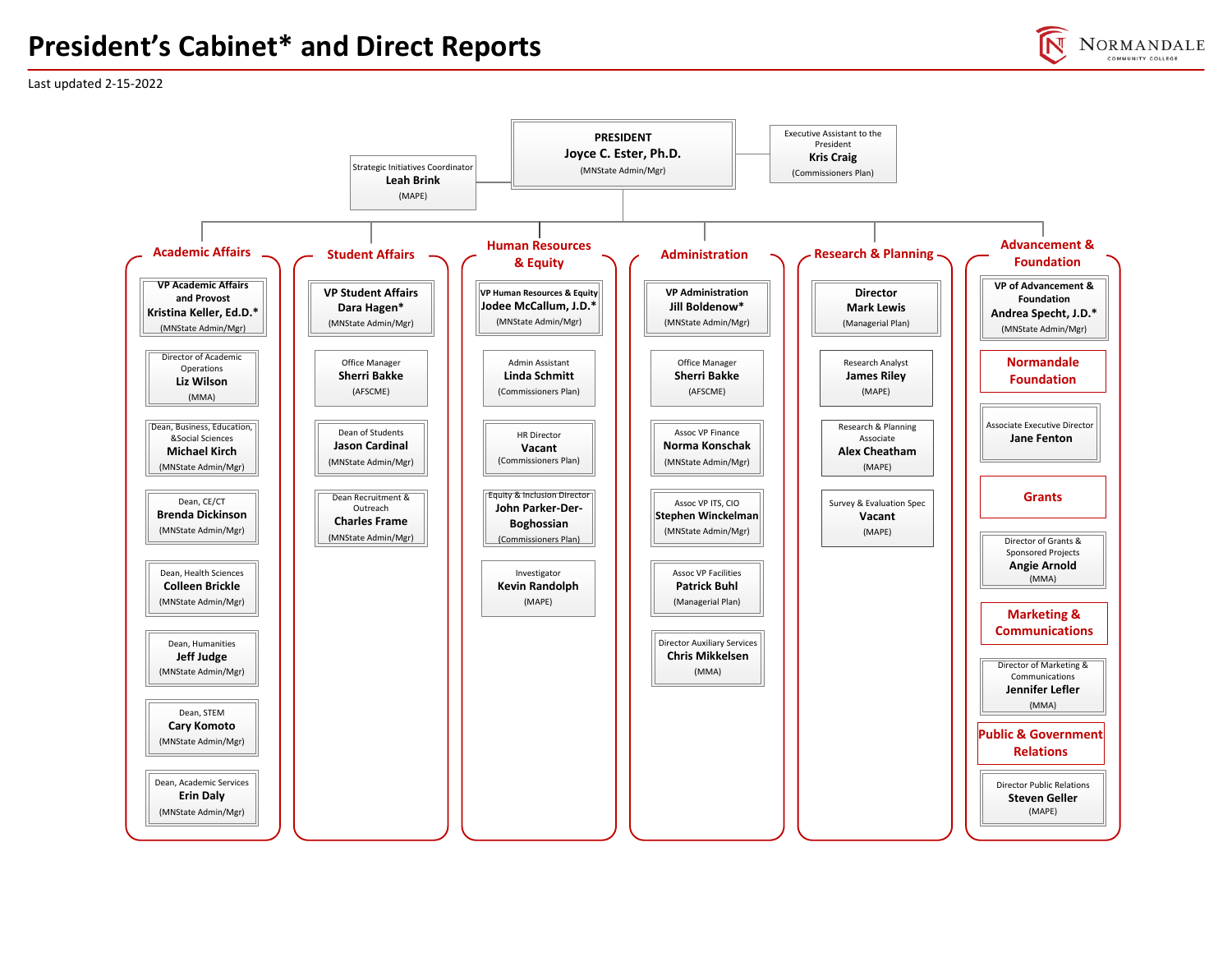# **Academic Affairs**



**NORMANDALE** COMMUNITY COLLEGE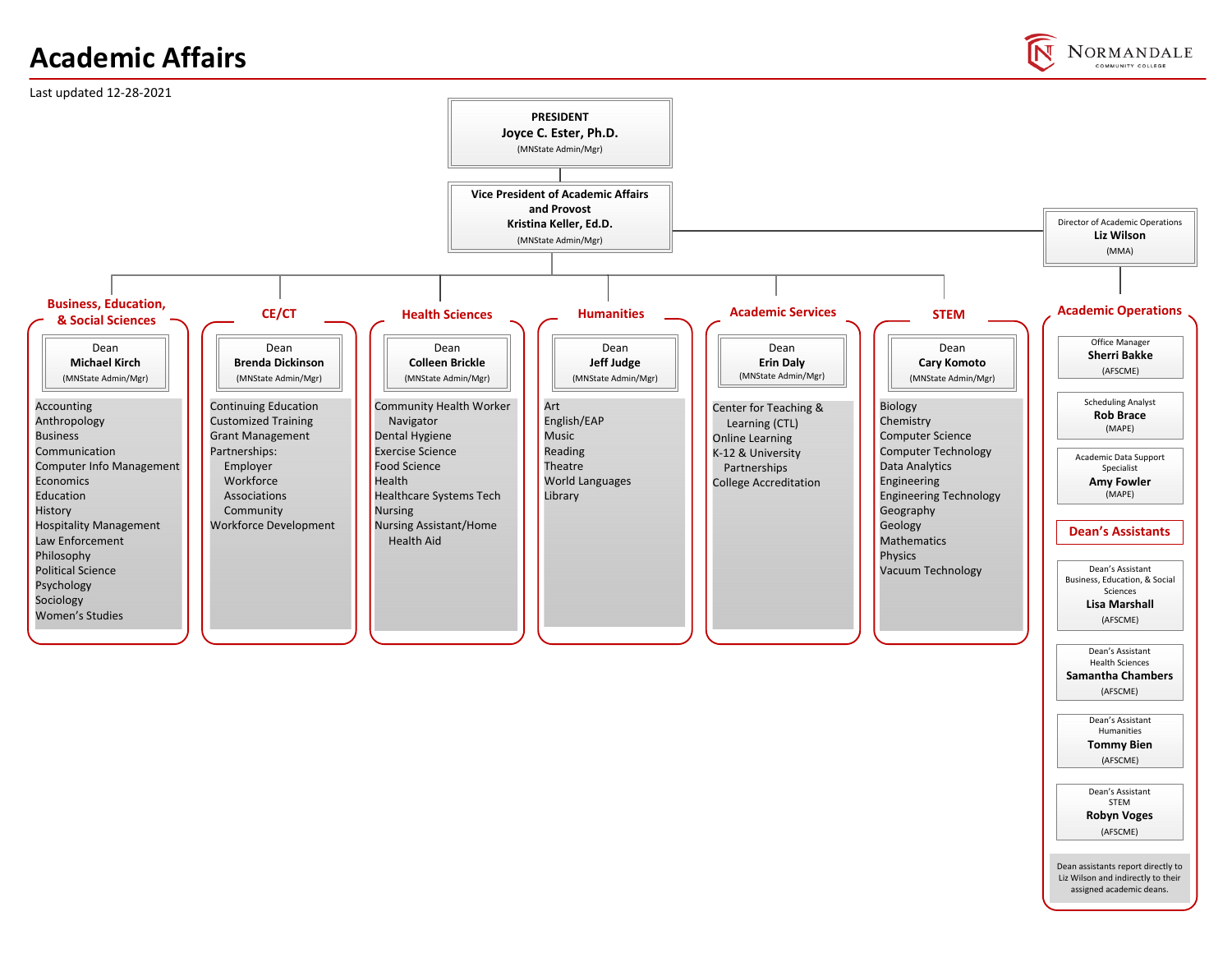# **Academic Affairs: Academic Services**



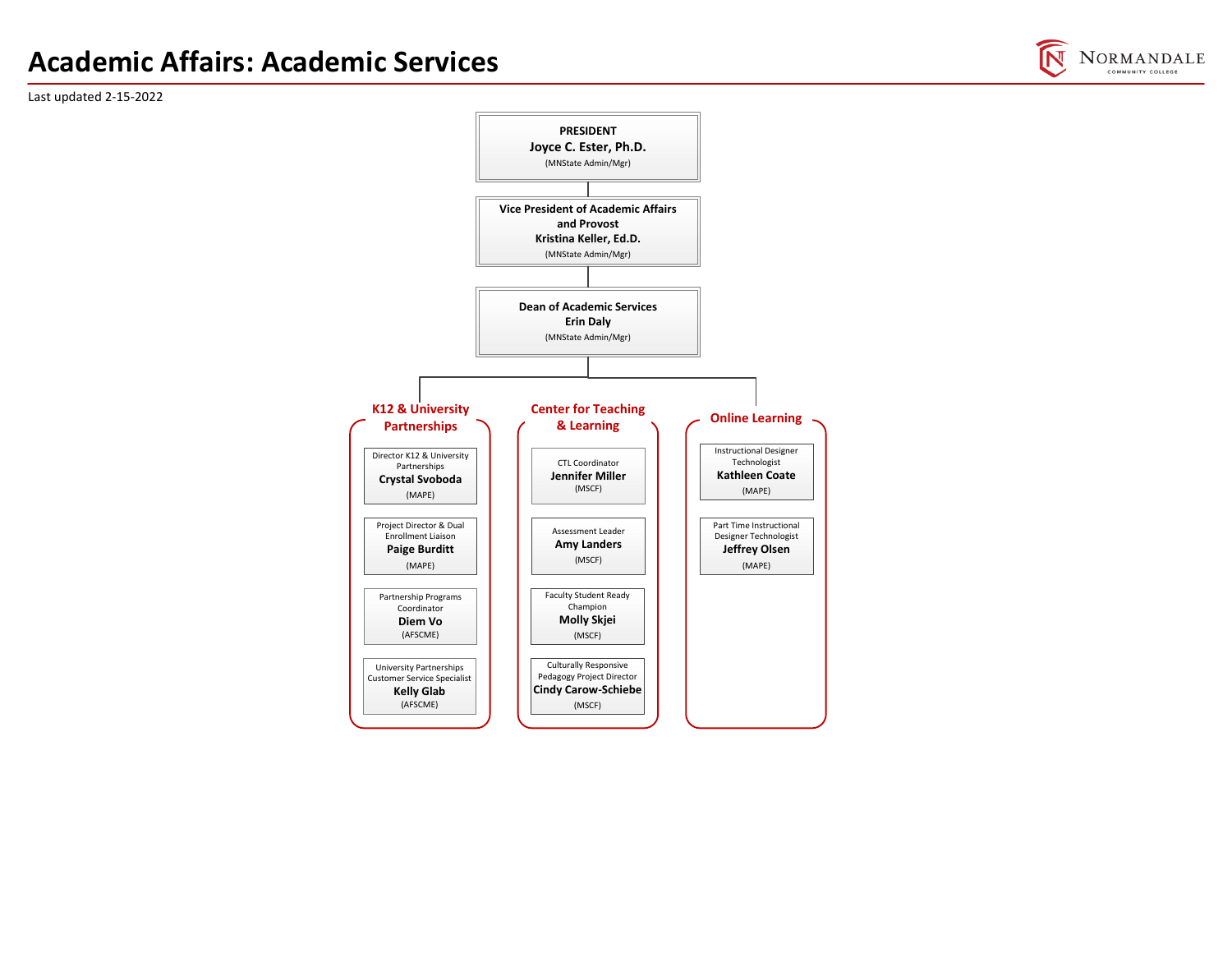### **Academic Affairs: Business, Education, & Social Science**



Last updated 10‐04‐2021

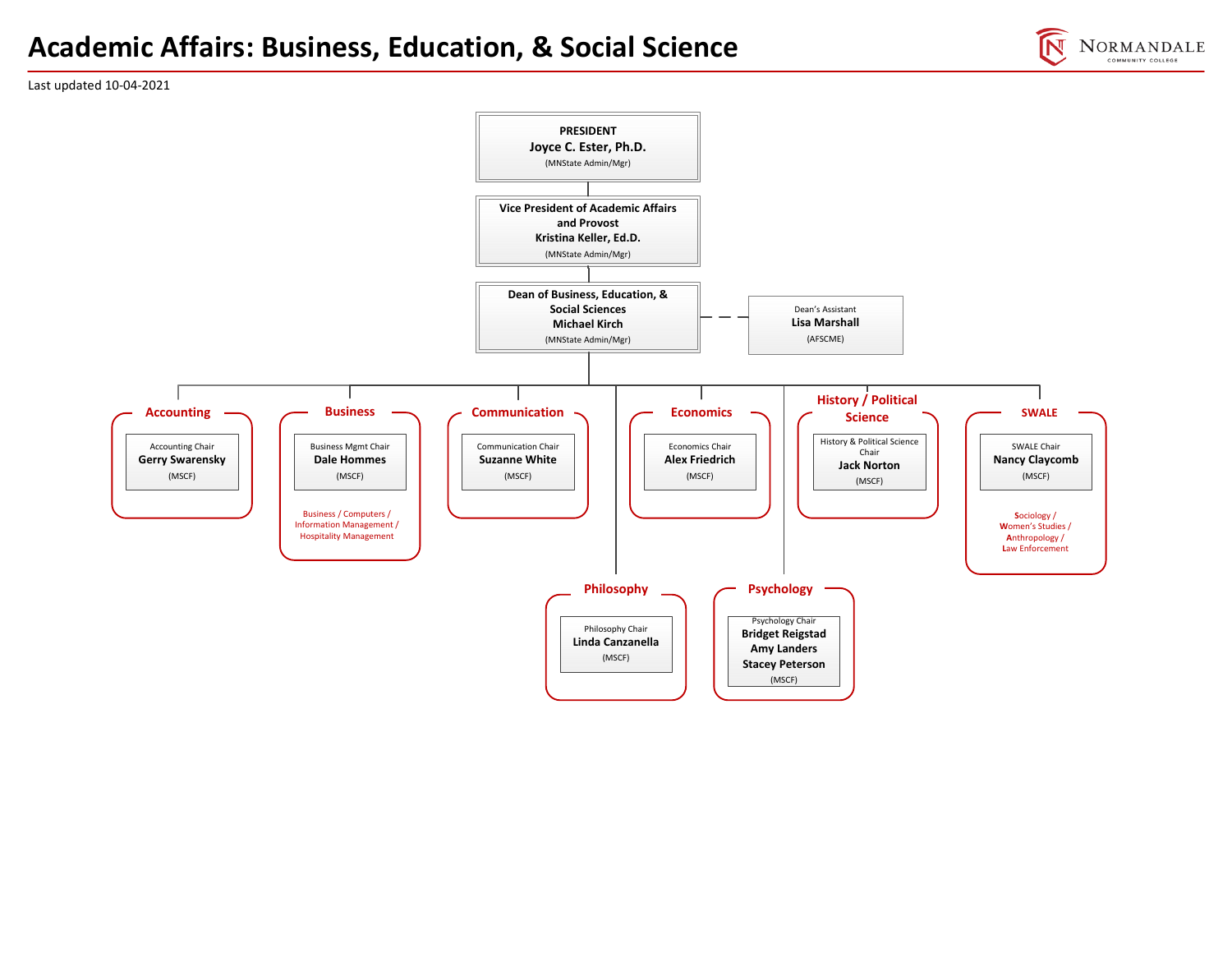# **Academic Affairs: CE/CT**



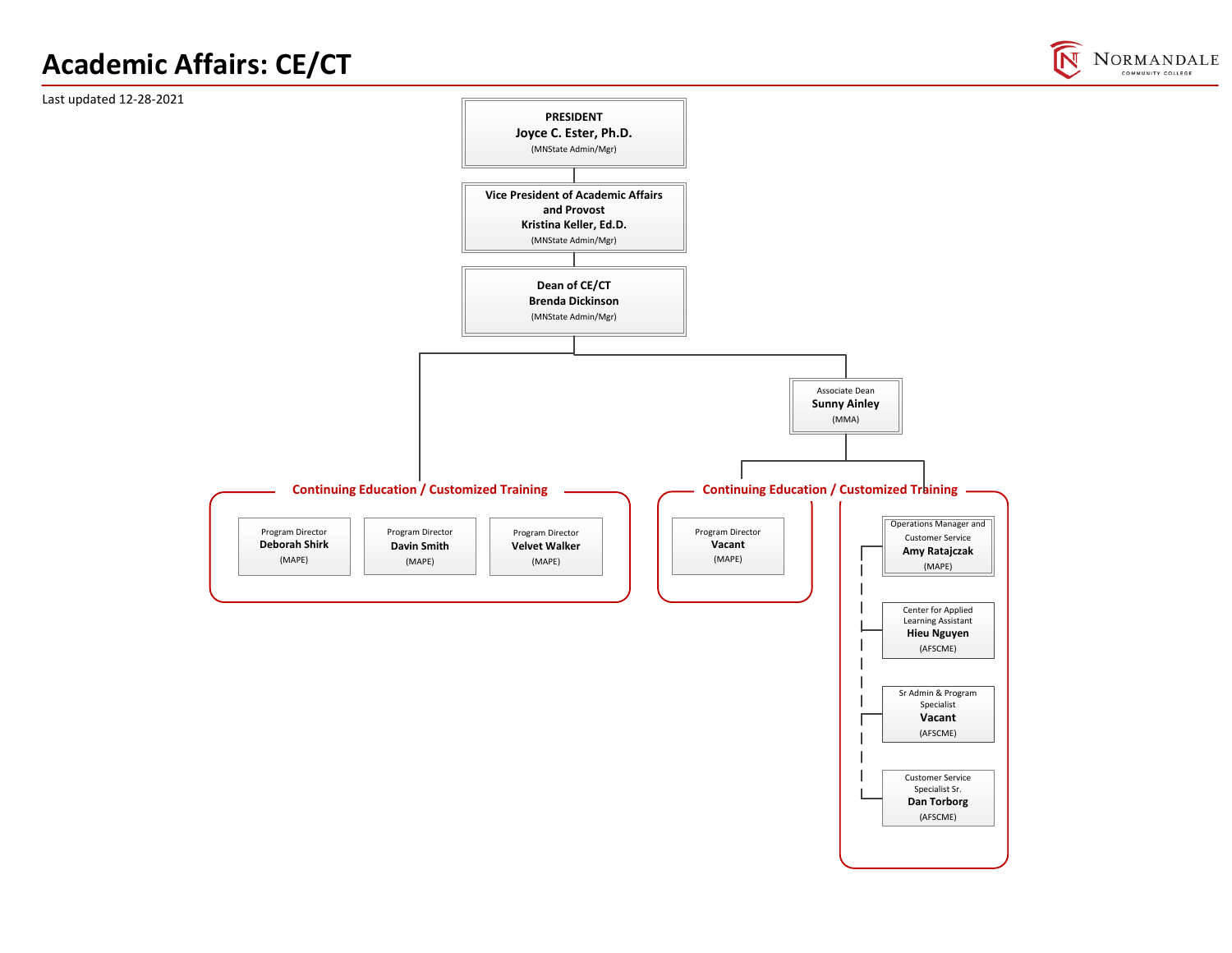# **Academic Affairs: Health Sciences**



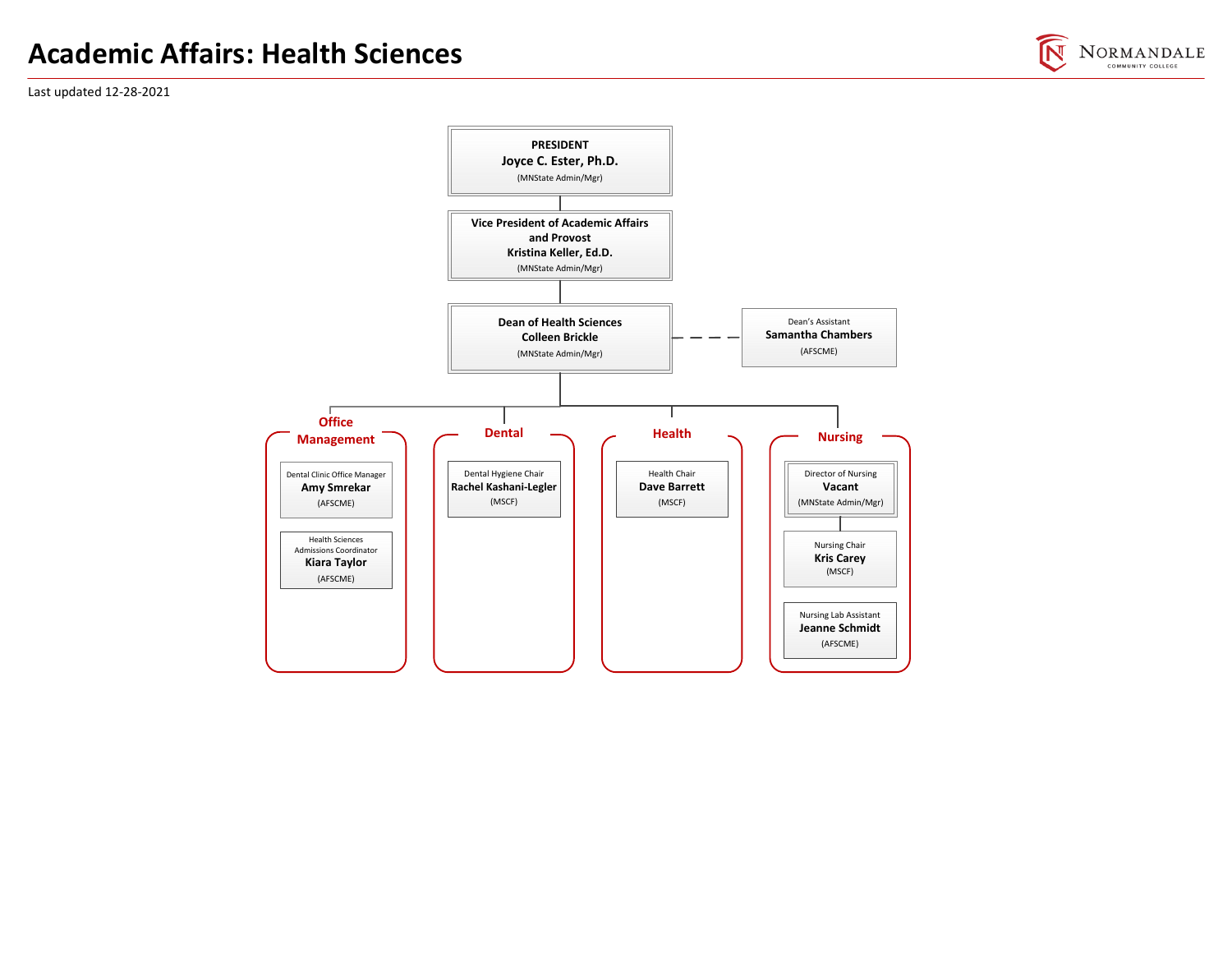# **Academic Affairs: Humanities**

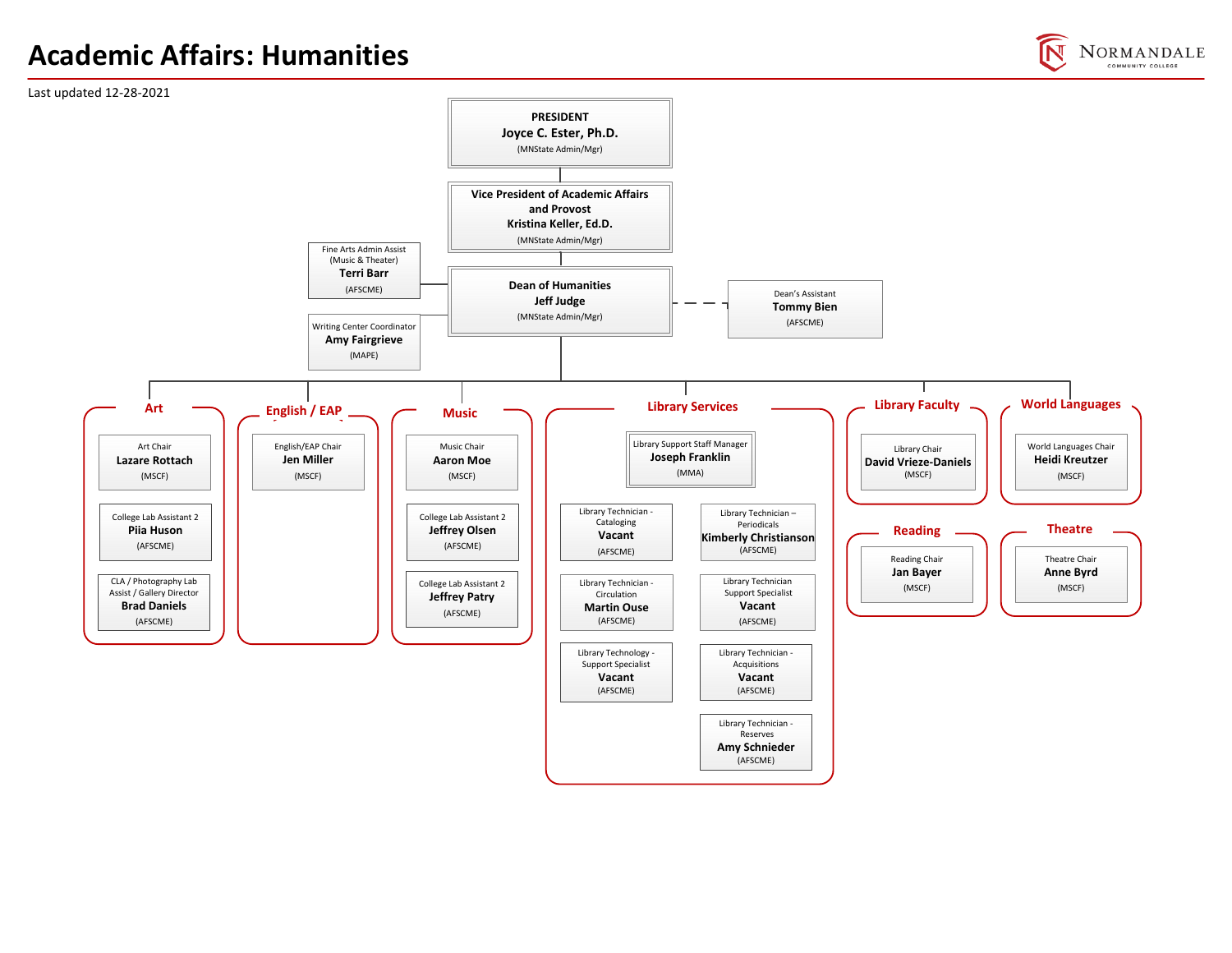# **Academic Affairs: STEM**

NORMANDALE COMMUNITY COLLEGE

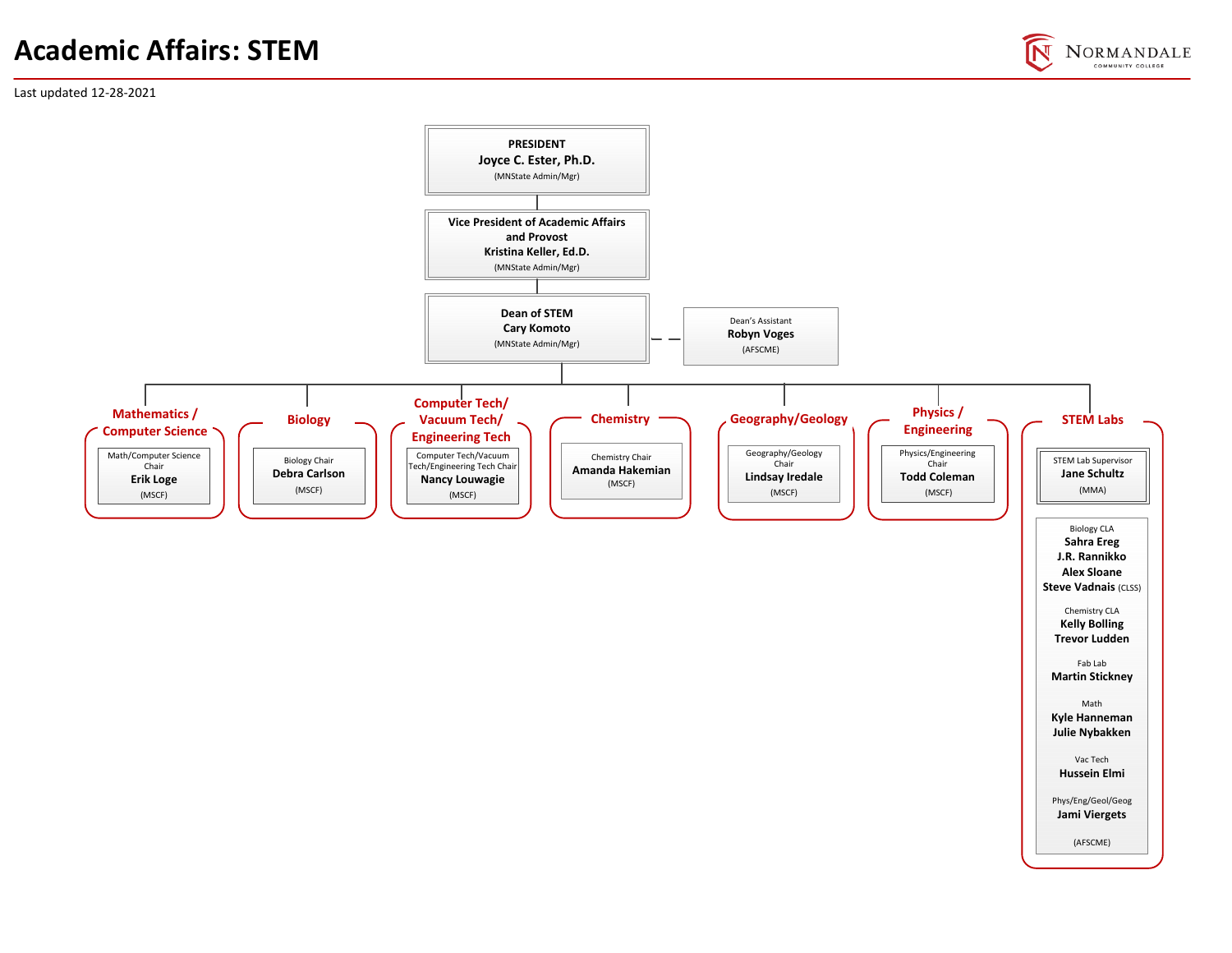# **Student Affairs**



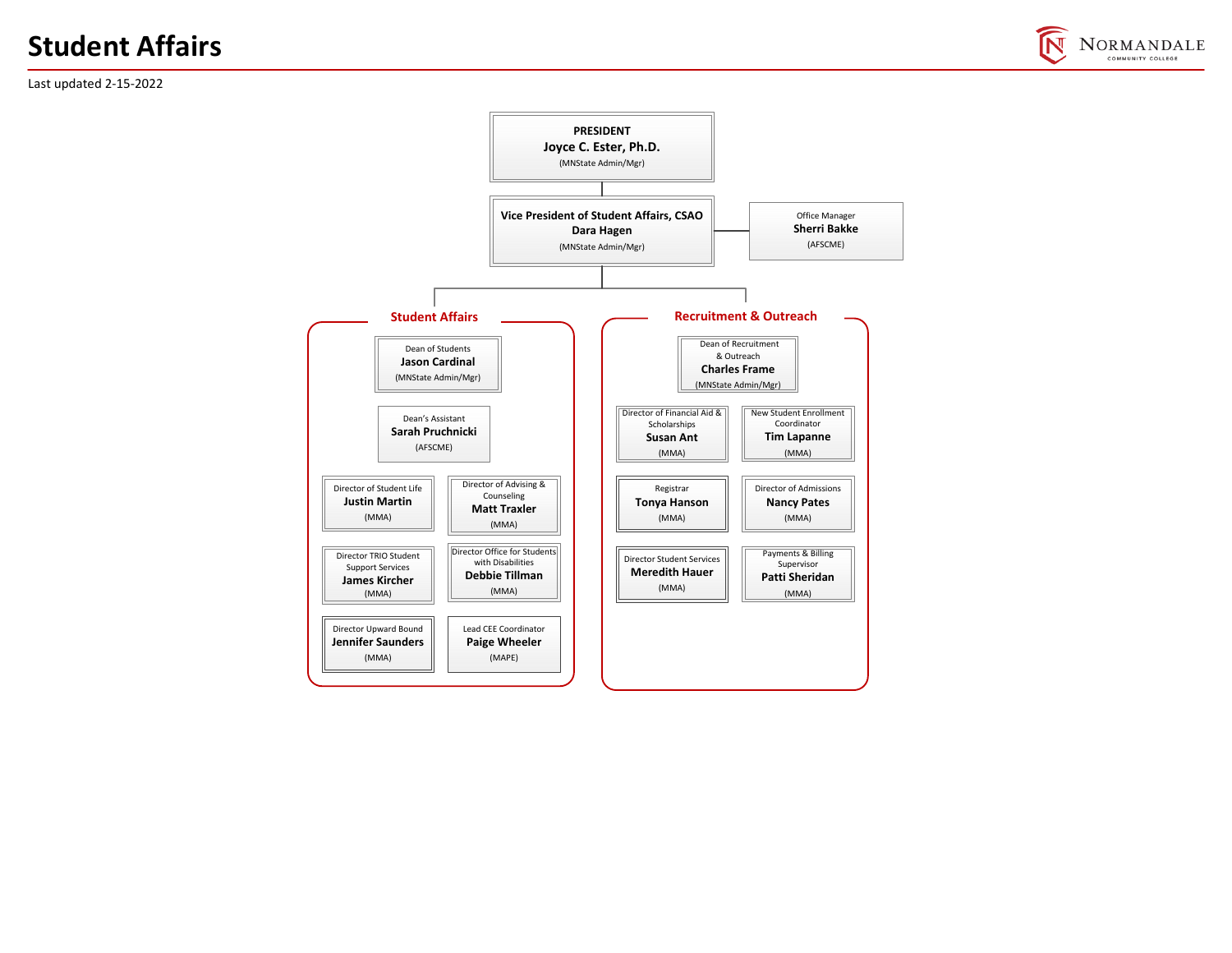# **Student Affairs: Dean of Students**



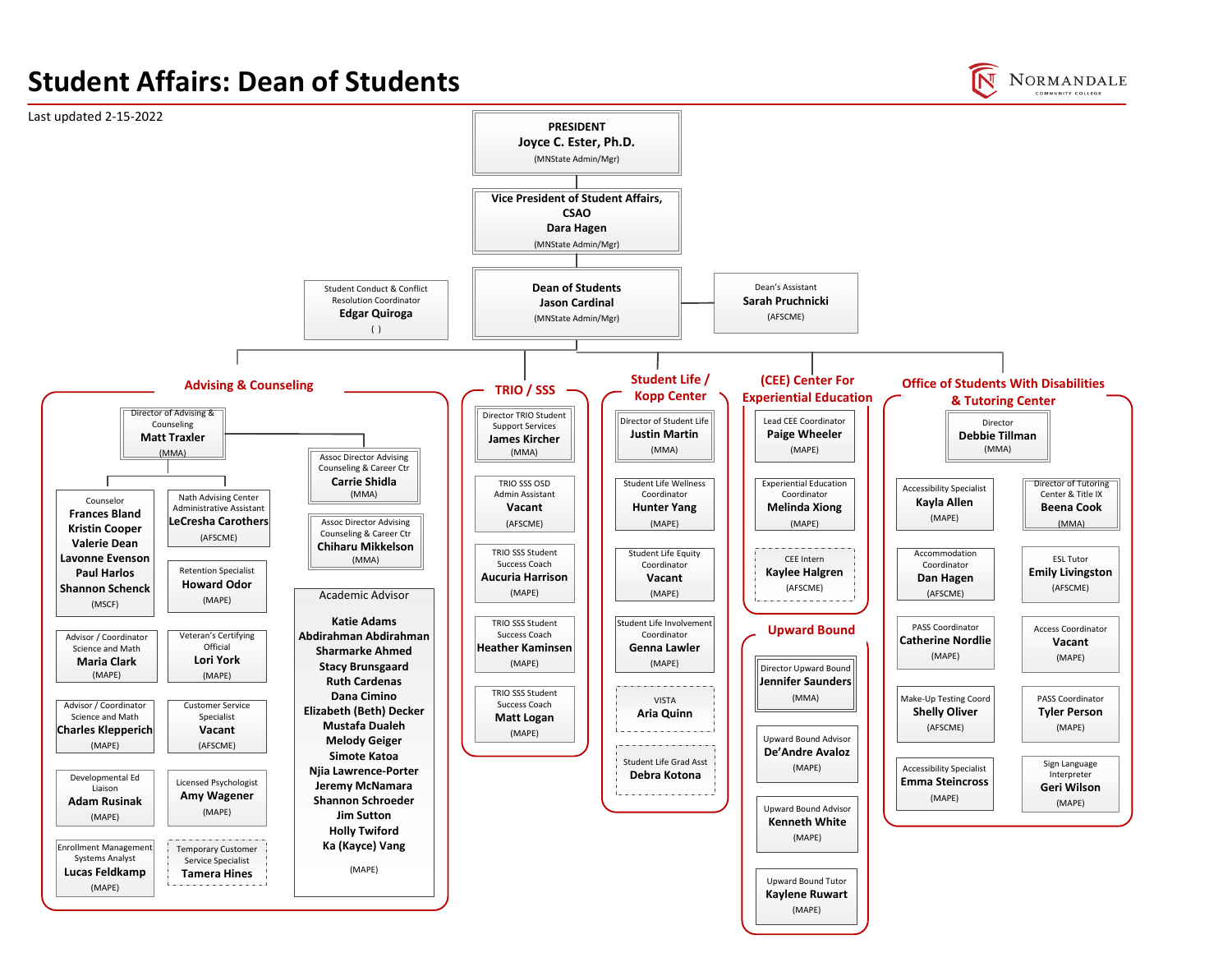#### **Student Affairs: Recruitment & Outreach**



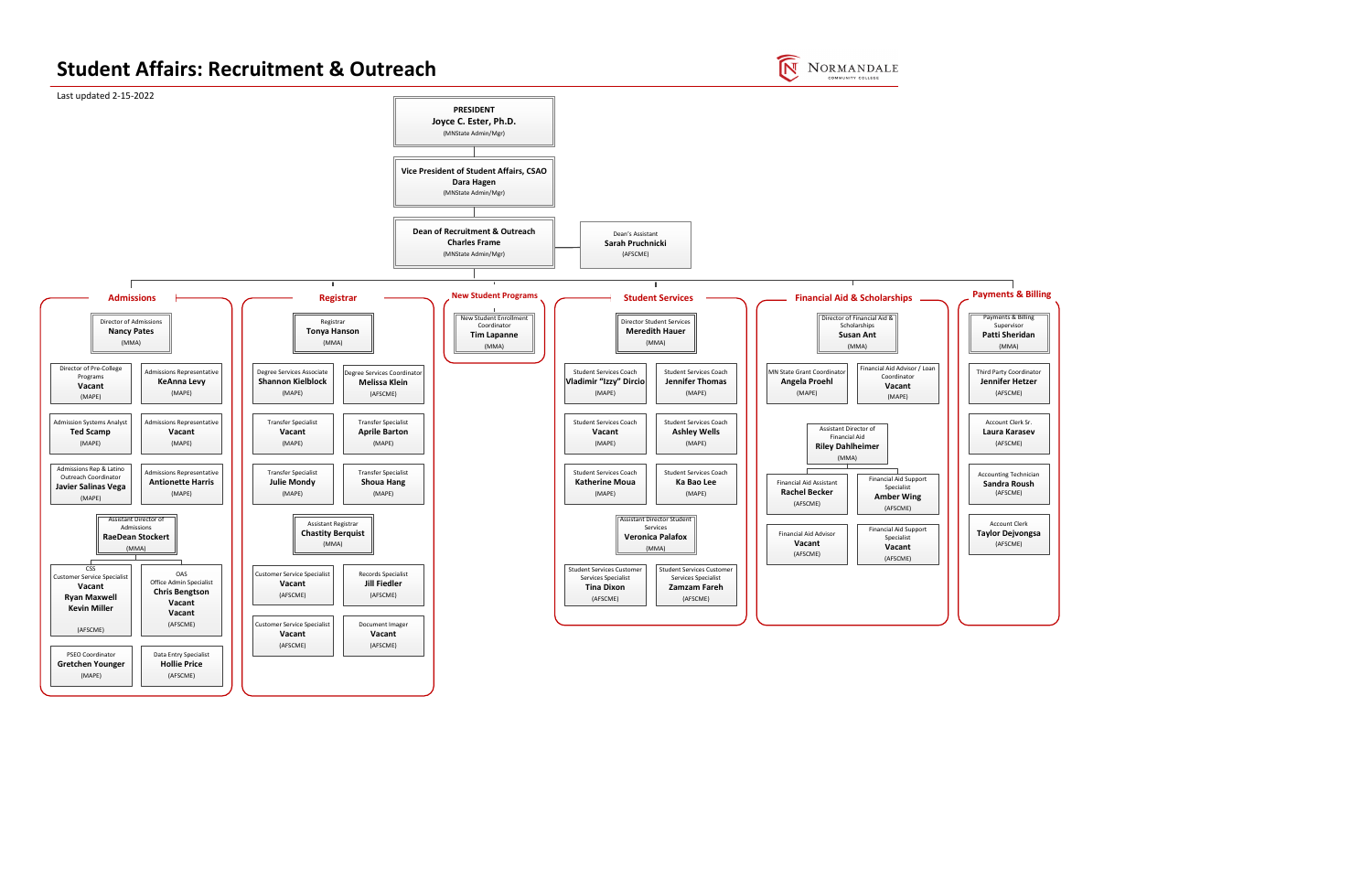# **Human Resources & Equity**



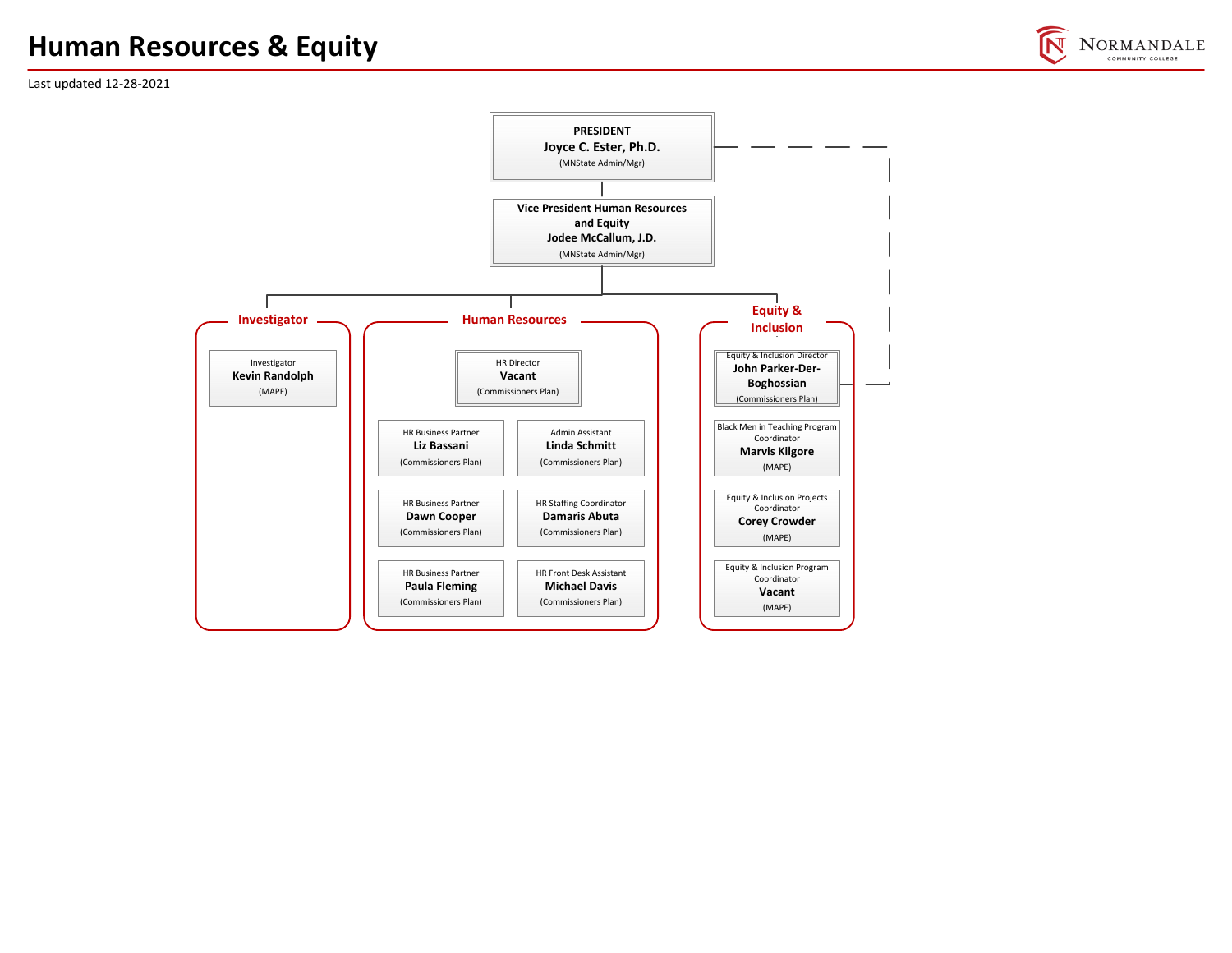# **Administration**





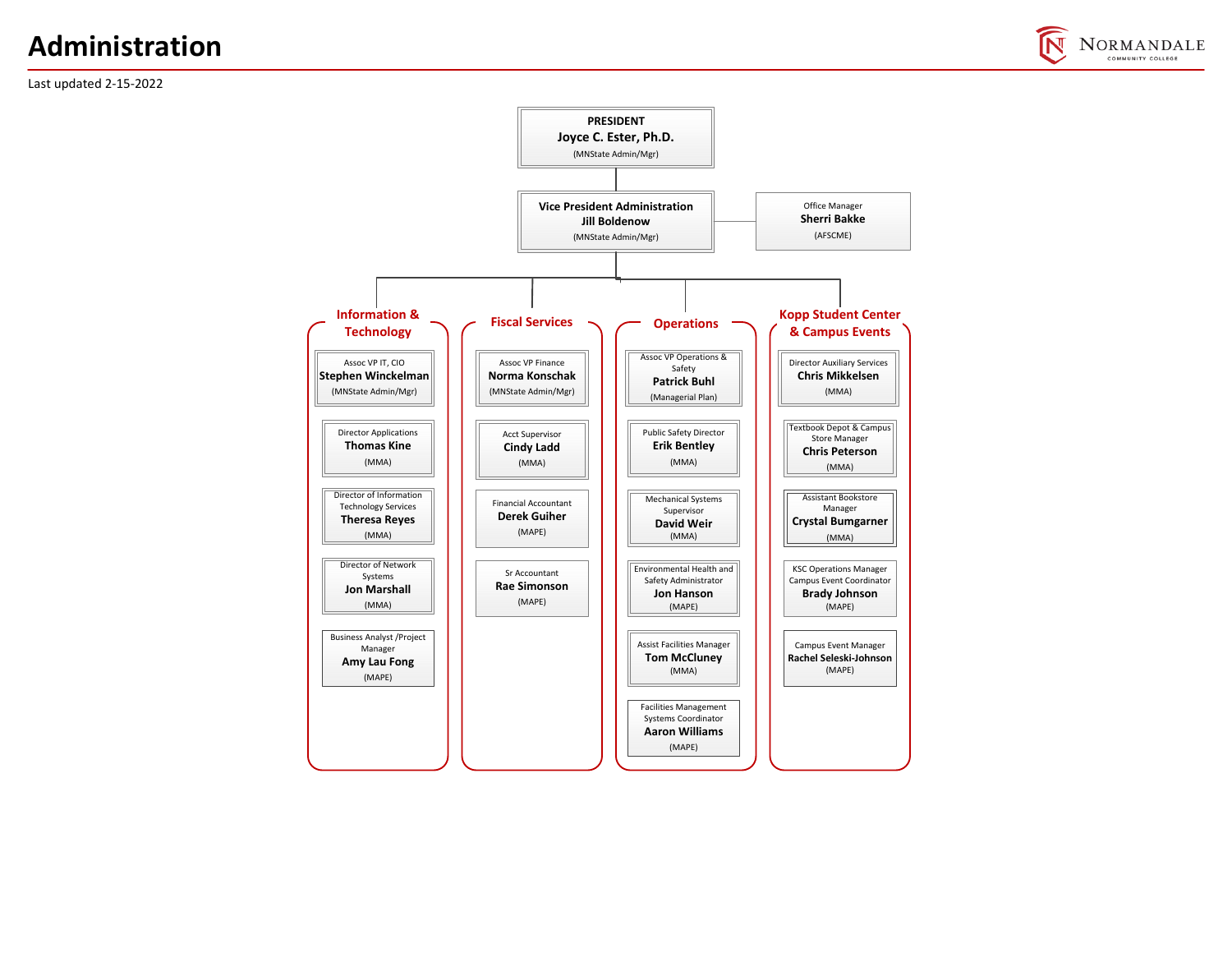

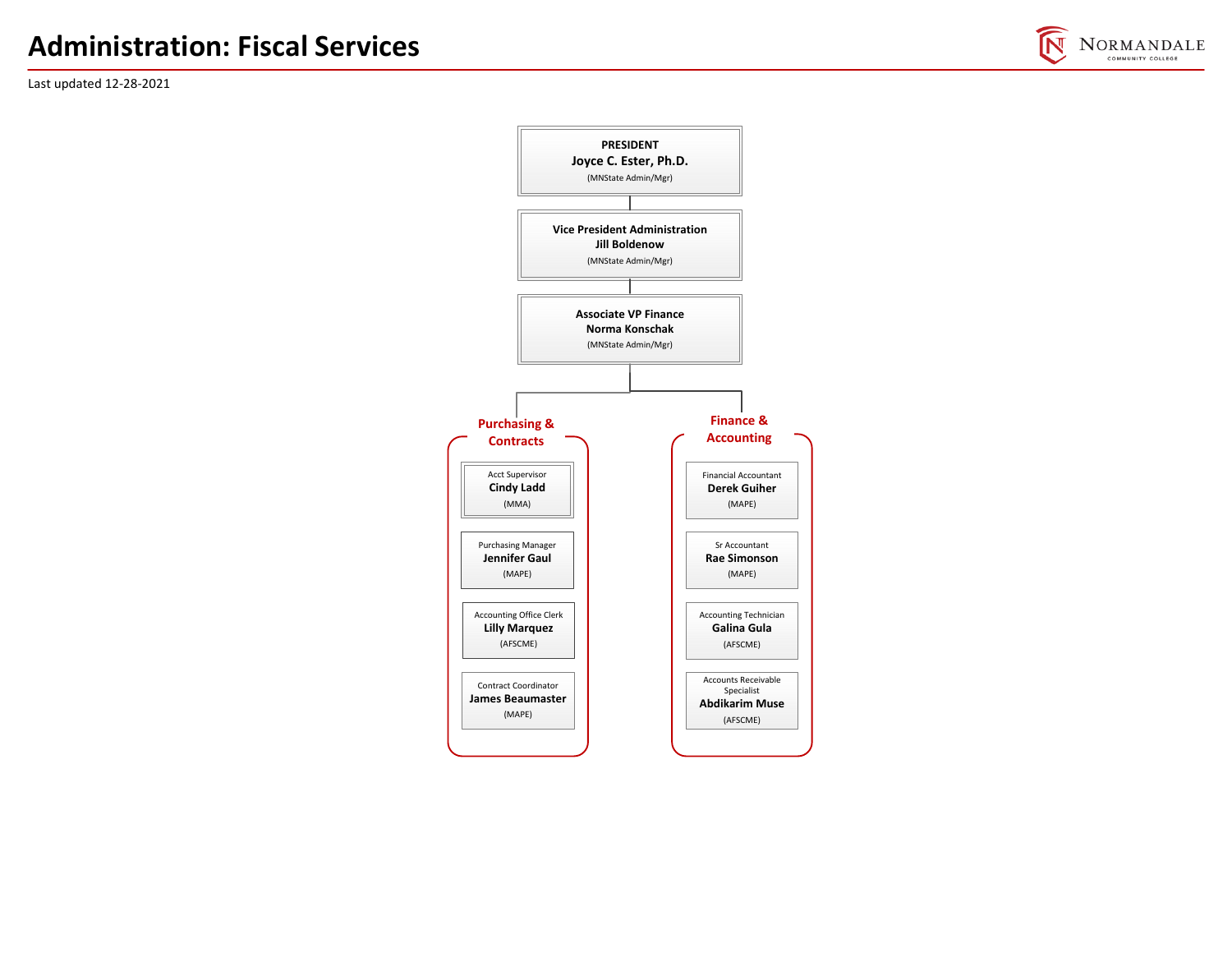#### **Administration: Information Technology Services**



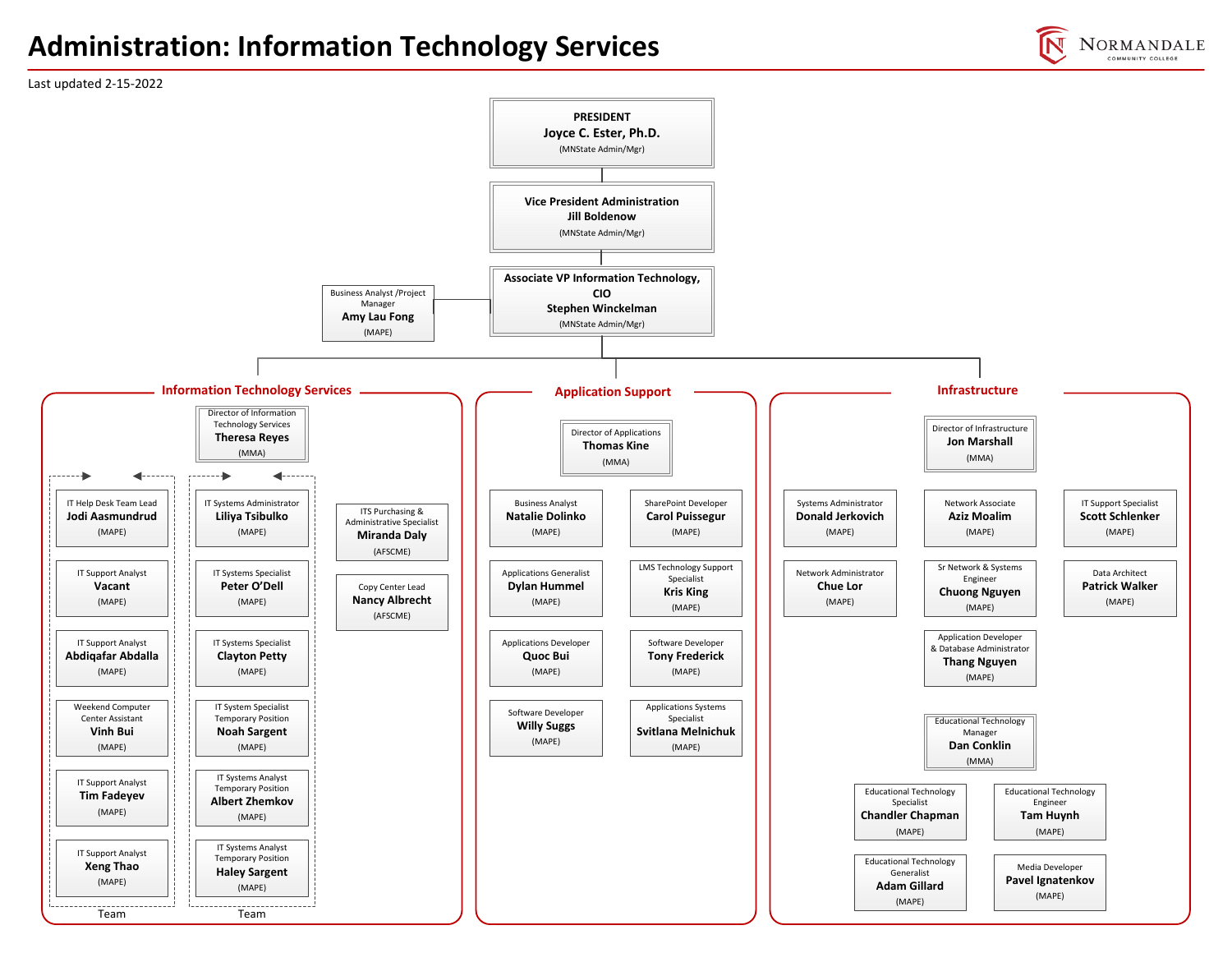#### **Administration: Facilities Management**

NORMANDALE COMMUNITY COLLEGE

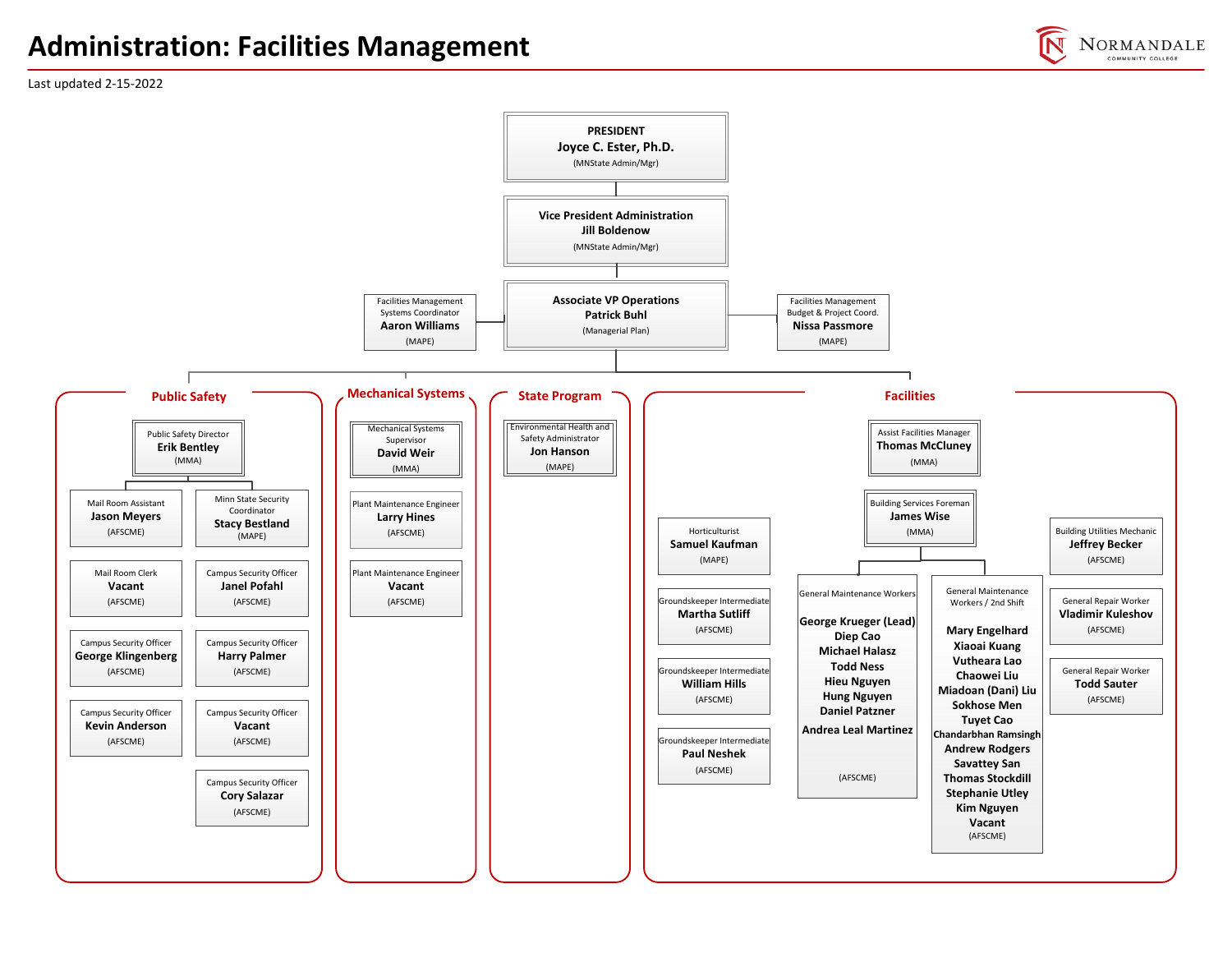